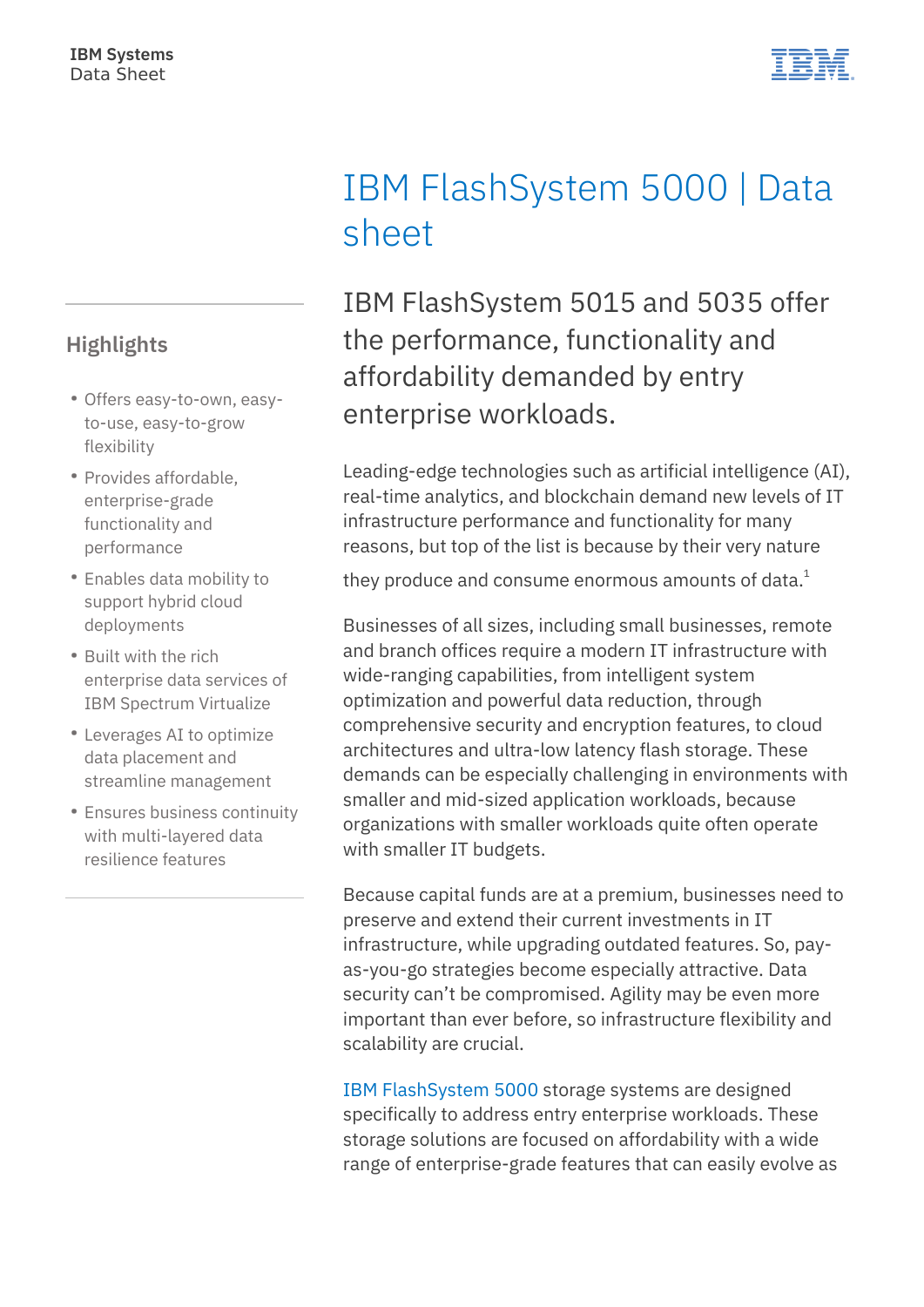

your business grows. And you can even choose to extend award-winning software-defined storage functionality across all your existing systems to optimize current IT investments while building a leading-edge, cloud-capable business platform.



*IBM FlashSystem 5000*

#### **IBM FlashSystem 5000**

IBM FlashSystem 5000 storage systems are designed to provide market leader entry level enterprise solutions within the overall FlashSystem family. IBM FlashSystem 5000 technology has recently been refreshed, with a focus on significant innovation. FlashSystem 5000 offerings include IBM FlashSystem 5015, designed for entry-level storage requirements, IBM FlashSystem 5035 with increased functionality and performance for entry workloads.

The new IBM FlashSystem 5000 models offer even greater affordability than before, with a wide range of performance and feature options:

- IBM FlashSystem 5015 is an entry-level solution focused on affordability and ease of deployment and operation, with powerful scale-up features. It includes many IBM Spectrum Virtualize features and offers multiple flash and disk drive storage media and expansion options.
- IBM FlashSystem 5035 provides greater functionality, including powerful encryption capabilities and data reduction pools with compression, deduplication, thin provisioning, and the ability to cluster for scale-up and scale-out.

More than ever before, FlashSystem 5000 models are easy to buy, easy to use and easy to grow:

IBM FlashSystem 5015 and FlashSystem 5035 are **easy to buy** because they are simple. Just one thing to order and you get a storage solution ready to install and run. Additionally, [IBM](https://cms.ibm.com/financing)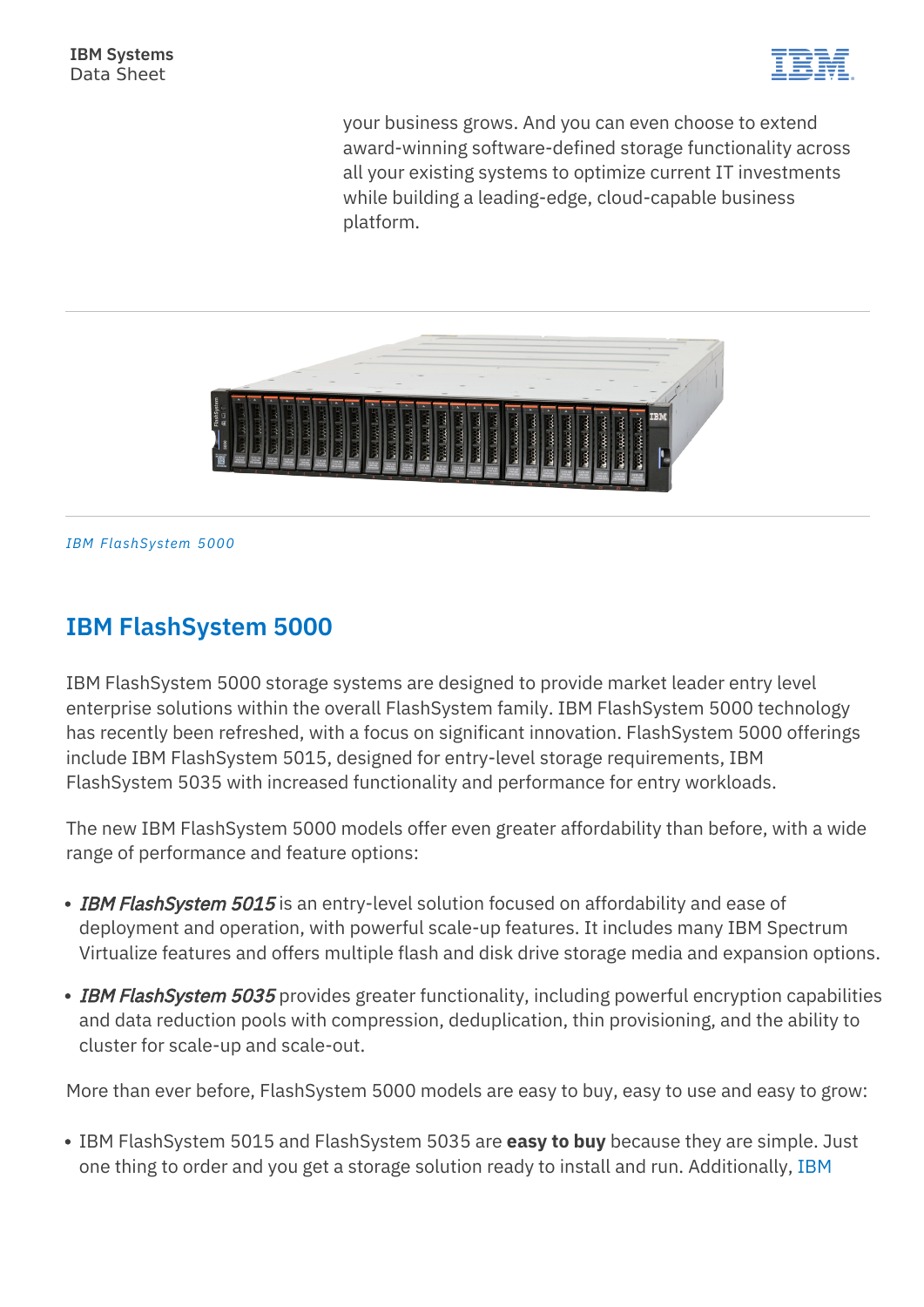

[Global Financing](https://cms.ibm.com/financing) provides numerous payment options to help with system acquisition plus full lifecycle management through to disposition.

- They're **easy to deploy**, with enterprise-grade capabilities such as AI-powered IBM Easy Tier functionality that ensures your data is on the right type of storage—automatically. All IBM storage solutions are supported by AI-enhanced [IBM Storage Insights](https://cms.ibm.com/products/analytics-driven-data-management) that monitors your storage environment, so you don't have to. It lets you know when something needs your attention and can even recommend what to do. And when support from IBM is needed, Storage Insights helps streamline your experience.
- They're **easy to grow** because you can quickly and easily add capacity without disruption. A single FlashSystem 5015 array can scale up to the size of a FlashSystem 5035 array with 504 drives per system, and up to 1,008 drives in two-way clustered systems. They work with your applications today, and the ones you will develop tomorrow, to address workloads using new technologies such as containers and cloud architectures.

#### **Enhanced storage capabilities**

All FlashSystem solutions leverage the proven capabilities of IBM Spectrum Virtualize softwaredefined storage (SDS) for storage management. IBM is the number-one SDS vendor in the industry. $^2$  IBM Spectrum Virtualize enables applications to run without disruption, even when changes are made to the storage infrastructure.

IBM Spectrum Virtualize has been helping enterprises improve infrastructure flexibility and data economics for more than 15 years. When virtualized, data in a storage system becomes part of the FlashSystem solution, and it can be managed in the same way as internal drives. Data in external systems inherit all the FlashSystem functional richness and ease-of-use features, including advanced replication, high-performance thin provisioning, encryption, compression, deduplication, and Easy Tier functionality. Depending on the FlashSystem model and the options you choose, IBM Spectrum Virtualize can deliver a wide spectrum of sophisticated storage functionality, including:

- IBM HyperSwap for nondisruptive application and data mobility between data centers
- Support for host-side virtualization solutions, including VMware virtual machines, Microsoft Hyper-V and IBM PowerVM, among others
- Support for more than 500 external storage systems from a wide variety of vendors
- Powerful data reduction pool technology that includes deduplication, compression, and automated thin provisioning
- Easy Tier automated tiering functionality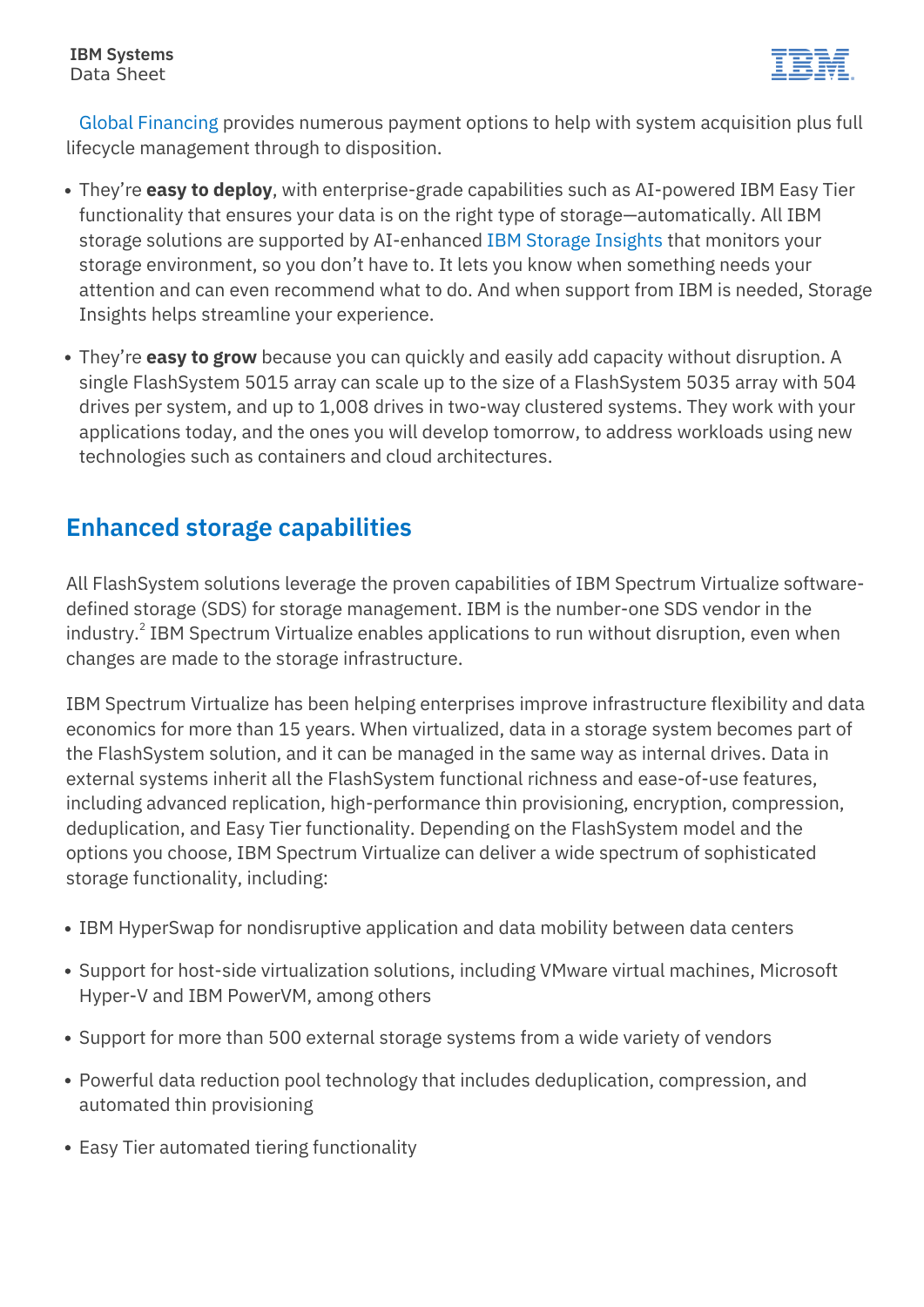

- IBM FlashCopy and IBM Remote Mirror for local and remote replication
- Support for using cloud resources to complement on-premises storage
- Three-site data replication capabilities

Data availability is crucially important to the business because downtime causes immediate business impacts, including loss of customer loyalty and significant financial costs. IBM Spectrum Virtualize in FlashSystem 5015 and FlashSystem 5035 can deliver "six nines" (99.9999%) data availability. These systems are designed for high availability, with no single point of failure, enterprise-proven control software, and nondisruptive maintenance. In addition, cloud-based Storage Insights functionality available with FlashSystem 5035 helps detect configuration errors to improve availability.

IBM FlashSystem 5000 can operate in DRAID 1, 5, or 6 modes. A key advantage is its ability to operate at full DRAID protection and efficiency with only three drives. This means that costsensitive users can start with a smaller CapEx and add capacity as needed. IBM DRAID 1 data can be read from all three drives, which provides a performance boost over traditional RAID 1 approaches, as well as allowing full recovery with loss of one drive.

To further enhance data protection and system recoverability, IBM has also included three-site replication on the FlashSystem 5035 array using a combination of FlashCopy and remote copy. This IBM Spectrum Virtualize-powered three-site replication capability runs data copies at both metro and global distances to offer a variety of recovery point and time options.

### **Increased efficiency**

Available with the IBM FlashSystem 5035 model, data reduction pools help transform the economics of data storage. When applied to new or existing storage, they can significantly increase usable capacity while maintaining consistent application performance. This can help eliminate or drastically reduce costs for storage acquisition, rack space, power, and cooling, and can extend the useful life of existing storage assets. Capabilities include:

- Block deduplication that works across all the storage in a data reduction pool to minimize the number of identical blocks
- New compression technology that provides guaranteed consistent 2:1 or better reduction performance across a wide range of application workload patterns
- SCSI UNMAP support that deallocates physical storage when operating systems delete logical storage constructs such as files in a file system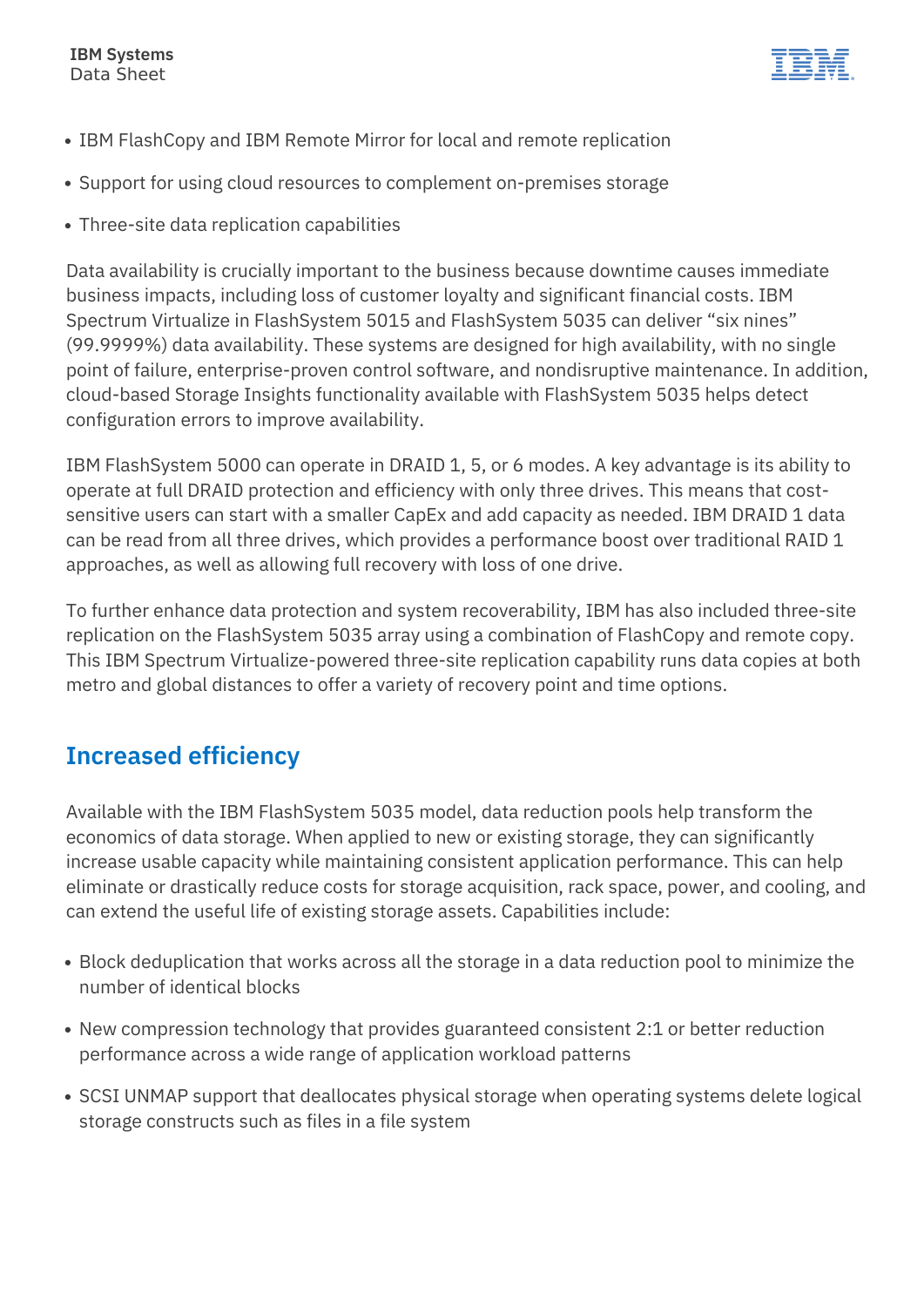

### **Improved data mobility**

AI-enhanced Easy Tier provides automatic migration of frequently accessed data to highperformance flash storage or multiple tiers of disk drives, enhancing storage efficiencies. Operating at very fine granularity, the optional Easy Tier function automatically moves data to the optimal storage type based on input/output patterns and drive characteristics, requiring no administrative interaction.

#### **Rock solid data resilience**

IBM FlashSystem 5000 provides advanced capabilities that can help maximize data protection, security and high availability to significantly reduce the risk of disruption and financial losses due to user errors, malicious destruction or ransomware attacks.

Physical isolation layers can be created by storing sensitive copies in immutable storage, cloud environments or off-line write-once read many (WORM) tape devices to provide true "air-gap" protection. To help protect sensitive data from unauthorized users, IBM FlashSystem 5035 gives IT teams the full power of storage encryption. In addition to placing encryption inside hardware arrays, IBM Spectrum Virtualize includes encryption capabilities in its management layer.

And with more organizations looking to adopt data resilience solutions that go beyond simple data backup and recovery, the [IBM Spectrum Protect](https://cms.ibm.com/it-infrastructure/storage/data-protection) portfolio is the perfect complement for IBM FlashSystem. It provides unified end-to-end workload protection, both on-premises and in the cloud, including applications, VMs, file systems, SaaS workloads, AWS EC2 instances, and containers.

#### **Innovative virtualization and container technologies**

IBM Spectrum Virtualize in FlashSystem 5000 systems complements server virtualization with technologies such as PowerVM, Microsoft Hyper-V, VMware vSphere, and the container technologies Kubernetes and Docker.

Similar to virtualized servers, provisioning FlashSystem 5000 capacity is achieved with software and thin provisioning and is designed to be an almost entirely automated function. Without these technologies, provisioning servers could be slowed by the need to provision storage.

Containers enable applications to be packaged with everything needed to run identically in any environment. They offer the versatility of virtual machines, but at a much smaller footprint and cost. As a result, containerization is a key enabling technology for flexibly delivering workloads to private and public cloud and DevOps. Using the IBM storage container plug-in framework,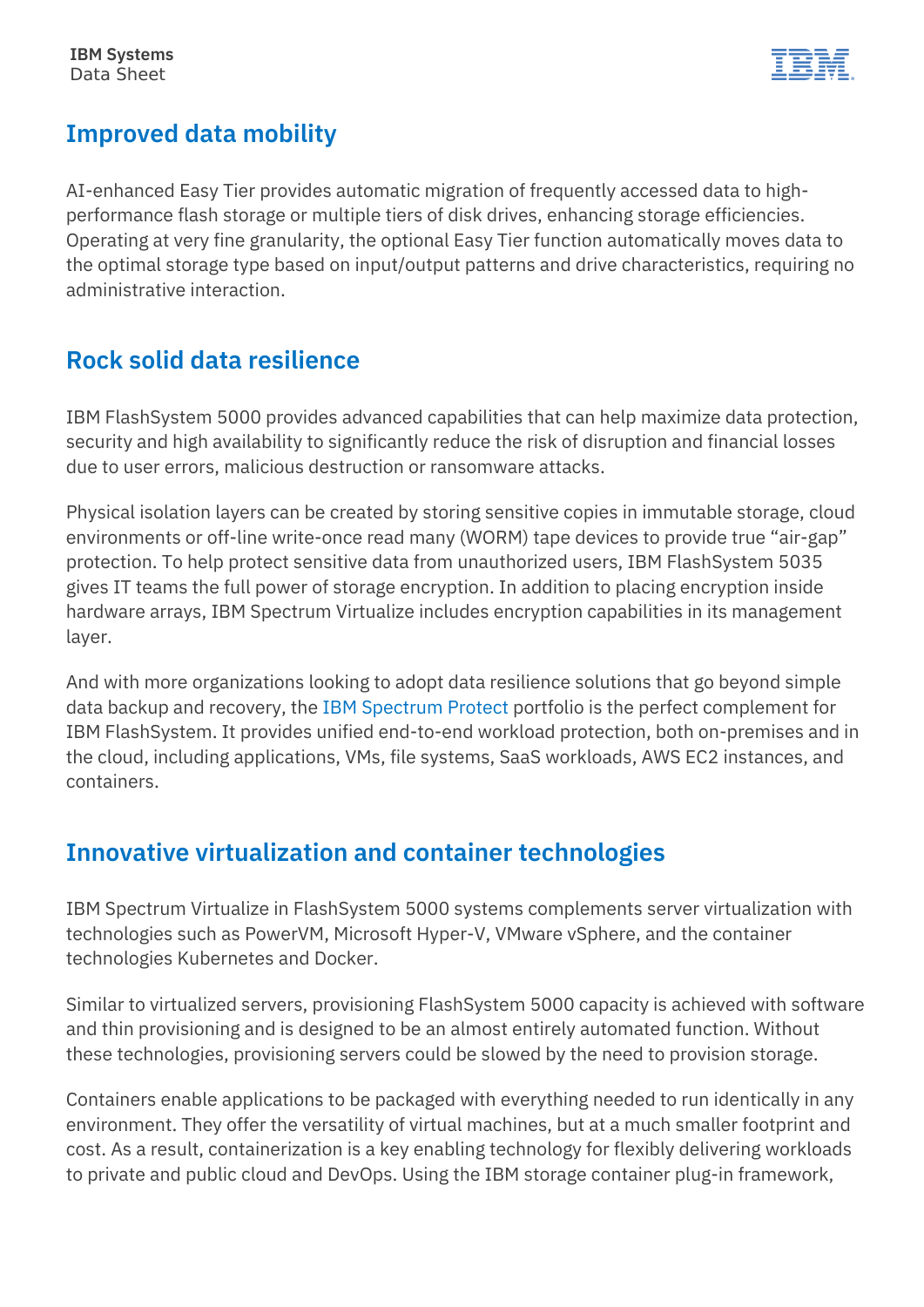

FlashSystem 5000 systems can enable any supported storage to be used as persistent storage in Docker and Kubernetes container environments, improving flexibility, simplifying deployment, and lowering costs while offering enterprises the confidence of deploying stateful containers using highly available storage with enterprise capabilities.

#### **Greater storage visibility, insight and control**

Because data is the resource that drives your business, storage systems take on even greater importance. IBM Storage Insights and IBM Storage Insights Pro provide critical capabilities that enhance your experience with IBM storage, including:

- A single dashboard so you can see the status of all the block storage under management at a glance
- Trend information about capacity and performance so you can make better and more informed decisions
- Storage and storage network health information that helps you bring your configuration in line with best practices
- When support is needed, the ability to easily open a ticket, upload log information and view open tickets
- Detailed configuration data available to IBM specialists to help close tickets quickly

Delivered as a service from IBM Cloud at no charge, Storage Insights is quick and easy to set up and requires no ongoing software maintenance. Storage Insights Pro is an upgrade that provides more detailed information and additional capabilities.

# **Powerful added features**

In addition to the many features and capabilities noted above, IBM FlashSystem 5000 systems include:

- Innovative management capabilities to ease storage management
- High-availability configurations with HyperSwap for FlashSystem 5035
- IBM Distributed RAID 1, designed for improved performance with small configurations
- FlashCopy function and remote mirroring to create copies of data for back up and disaster recovery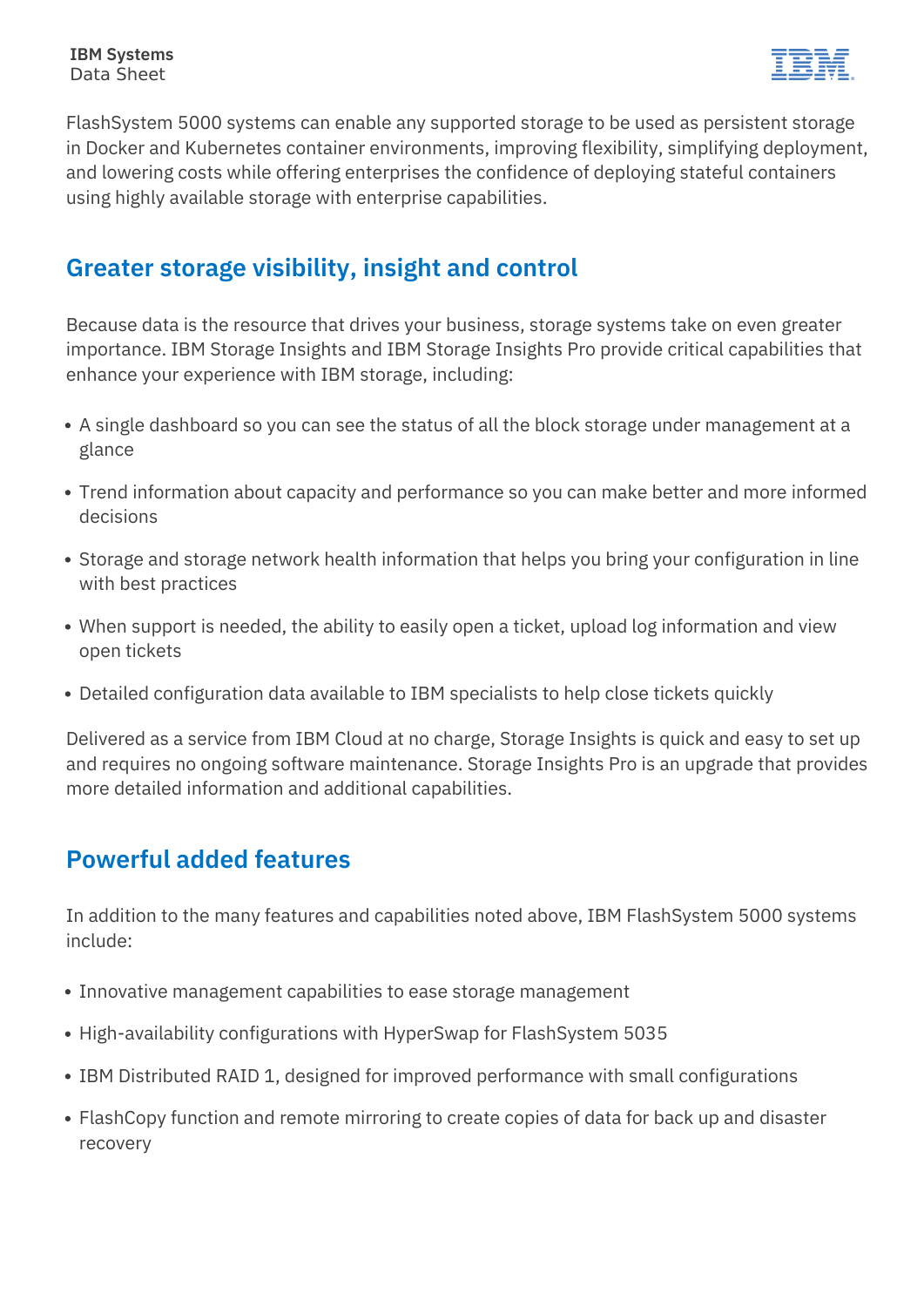

- Dual clustering for FlashSystem 5035 to enable growth from smaller configurations
- Options to nondisruptively upgrade in the field from FlashSystem 5015 to FlashSystem 5035, providing investment protection with the ability to grow capacity and performance in the same footprint
- High-density expansion enclosures, which can hold up to 92 drives and 2.8 PB in a 5U form factor
- The option to add [IBM Spectrum Virtualize for Public Cloud](https://cms.ibm.com/products/spectrum-virtualize-for-public-cloud) to enable data migration between on-premises and public cloud storage including IBM Cloud, Amazon Web Services (AWS) and Microsoft Azure, as well as the use of these cloud platforms for disaster recovery
- Support for OpenStack Cinder, which helps automate storage provisioning and volume management for organizations by combining the efficiency of FlashSystem 5000 with the OpenStack Compute cloud platform

### **Deploy with Confidence**

In addition to the performance, capacity and scalability benefits, each IBM FlashSystem 5000 deployment includes IBM FlashWatch programs. This comprehensive suite of flash storage is designed to enhance the end-to-end ownership experience, providing the confidence to purchase, own and upgrade IBM Storage. The FlashWatch programs include:

- **High availability guarantee.** High-availability capability in IBM Spectrum Virtualize enables IBM FlashSystem 5000 arrays to deliver six-nines (99.9999%) availability. FlashSystem 5035 has IBM HyperSwap® configurations available with optional 100% high availability guarantees 3-site replication, and replication to hybrid cloud deliver comprehensive options to meet a wide range of business continuity needs.<sup>3</sup>
- **Data reduction guarantee.** This program delivers the level of data reduction your IBM FlashSystem 5035 solution will provide.<sup>4</sup> You can get the express version, which provides a 2:1 data reduction without system analysis. Or you can use one of the IBM system analysis tools and choose the flexible option that provides up to a 5:1 data reduction with workload profiling based on the system analysis results.
- **Predictive analytics & proactive management.** AI-powered IBM Storage Insights uses cloudbased, predictive analytics to optimize storage use and delivers proactive capabilities to streamline support at no extra cost, so you can proactively manage your environment.
- **IBM Flash Momentum.** The same innovation that constantly creates remarkable IT infrastructure improvements also accelerates IT infrastructure obsolescence. The IBM Flash Momentum program allows you to refresh your controller and storage every 3 years with full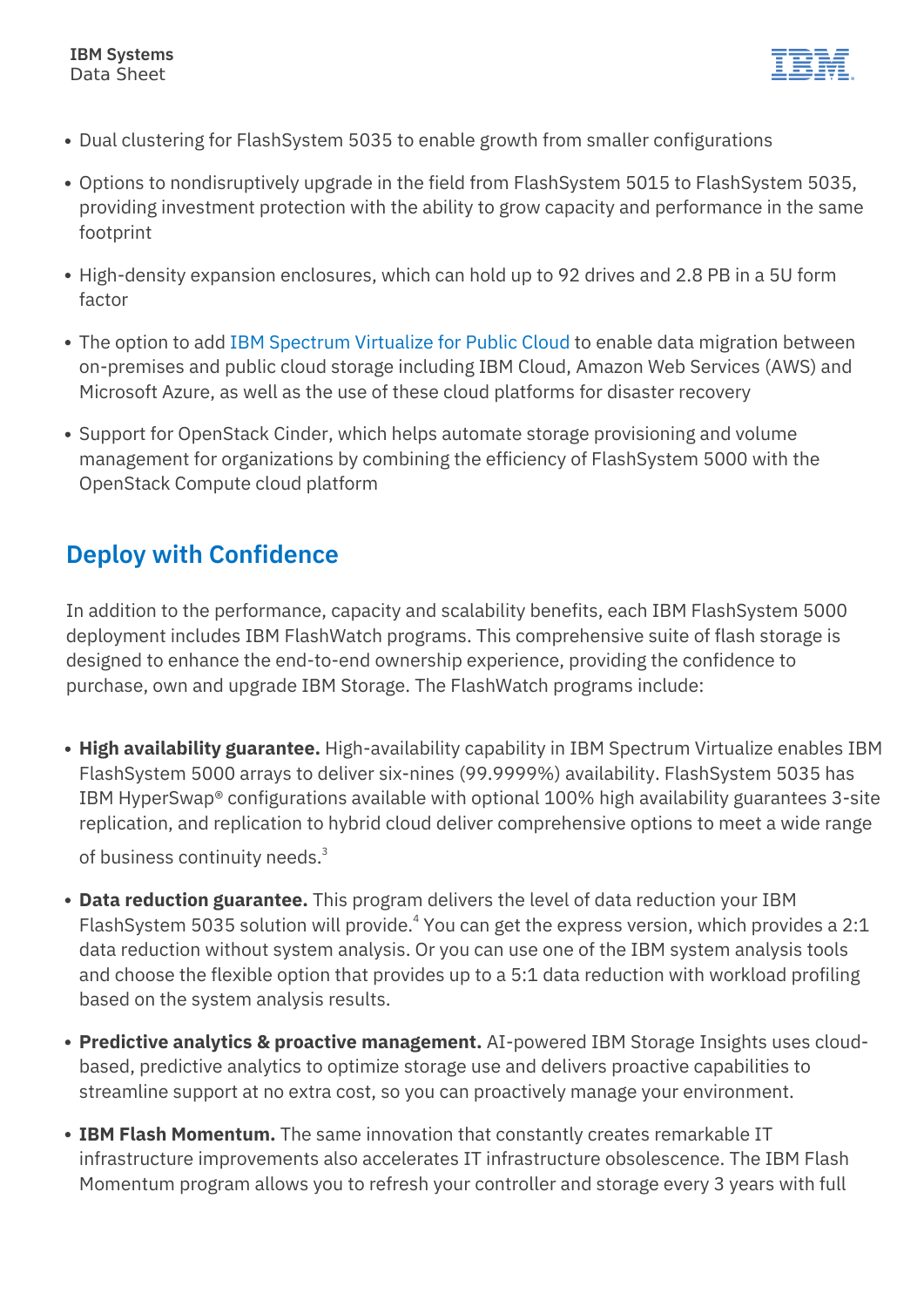

flexibility. If you finance an IBM FlashSystem over a 3-year term, just before the 3 years expire, you can decide whether to keep it, refresh it or simply walk away. You can refresh your IBM FlashSystem for the same monthly price or less or size your system up or down to meet your needs.

**No-cost migration.** When you deploy your new IBM FlashSystem 5000 solution, you have up to 90 days to migrate data from over 500 storage controllers at no extra charge.

1 "Deep Learning (deep neural network)," *TechTarget.com*, Accessed March 2019. <https://searchenterpriseai.techtarget.com/definition/deep-learning-deep-neural-network>

2 "IBM Ranked # 1 in Worldwide Software-Defined Storage Software Market," *IBM Corporation*, April 2017.

<sup>3</sup> [The Total Economic Impact Of IBM Spectrum Virtualize,](https://www.ibm.com/downloads/cas/GD3OW32Z) A Forrester Total Economic Impact Study, Commissioned by IBM, April 2020

<sup>4</sup> Subject to signing a data reduction contract. 2:1 data reduction is self-certified. Up to 5:1 data reduction with workload profiling. IBM FlashWatch replaces all previous "Controller Upgrade" and "Peace of Mind" Programs, commencing with purchases made on or after 11 February 2020. Program applicability varies by product. Check "FlashWatch Product Matrix".

| <b>Specifications</b>                                      | <b>IBM FlashSystem 5035 with IBM</b><br><b>Spectrum Virtualize Software</b>          | IBM FlashSystem 5015 with IBM<br><b>Spectrum Virtualize Software</b>                                 |
|------------------------------------------------------------|--------------------------------------------------------------------------------------|------------------------------------------------------------------------------------------------------|
| <b>Models</b>                                              | <b>IBM FlashSystem 5035</b><br>Models 2072-3N2 and 2072-3N4                          | <b>IBM FlashSystem 5015</b><br>Models 2072-2N2 and 2072-2N4                                          |
| User interface                                             | Web-based GUI                                                                        | Web-based GUI                                                                                        |
| Single or dual<br>controller                               | Dual (Active/Active)                                                                 | Dual (Active/Active)                                                                                 |
| <b>Connectivity</b><br>(standard)                          | 10 Gb iSCSI (On the motherboard)                                                     | 1 Gb iSCSI (On the motherboard)                                                                      |
| <b>Connectivity</b><br>(optional)                          | • 16 Gb/s Fibre Channel<br>$\cdot$ 12 Gb/s SAS<br>• 25 Gb/s iSCSI<br>• 10 Gb/s iSCSI | • 16 Gb/s Fibre Channel<br>$\cdot$ 12 Gb/s SAS<br>• 25 Gb/s iSCSI (iWARP or RoCE)<br>• 10 Gb/s iSCSI |
| <b>Cache per control</b><br>enclosure /clustered<br>system | 32GB or 64GB / 64GB or 128GB                                                         | 32 GB or 64 GB                                                                                       |
| <b>Max IOPs</b>                                            | 1.2M IOPs                                                                            | <b>400K IOPS</b>                                                                                     |
| <b>Min latency</b>                                         | Under 70µs                                                                           | Under 70µs                                                                                           |
| <b>Max bandwidth</b>                                       | 12GB/s                                                                               | 8GB/s                                                                                                |

#### **IBM FlashSystem 5000 at a glance**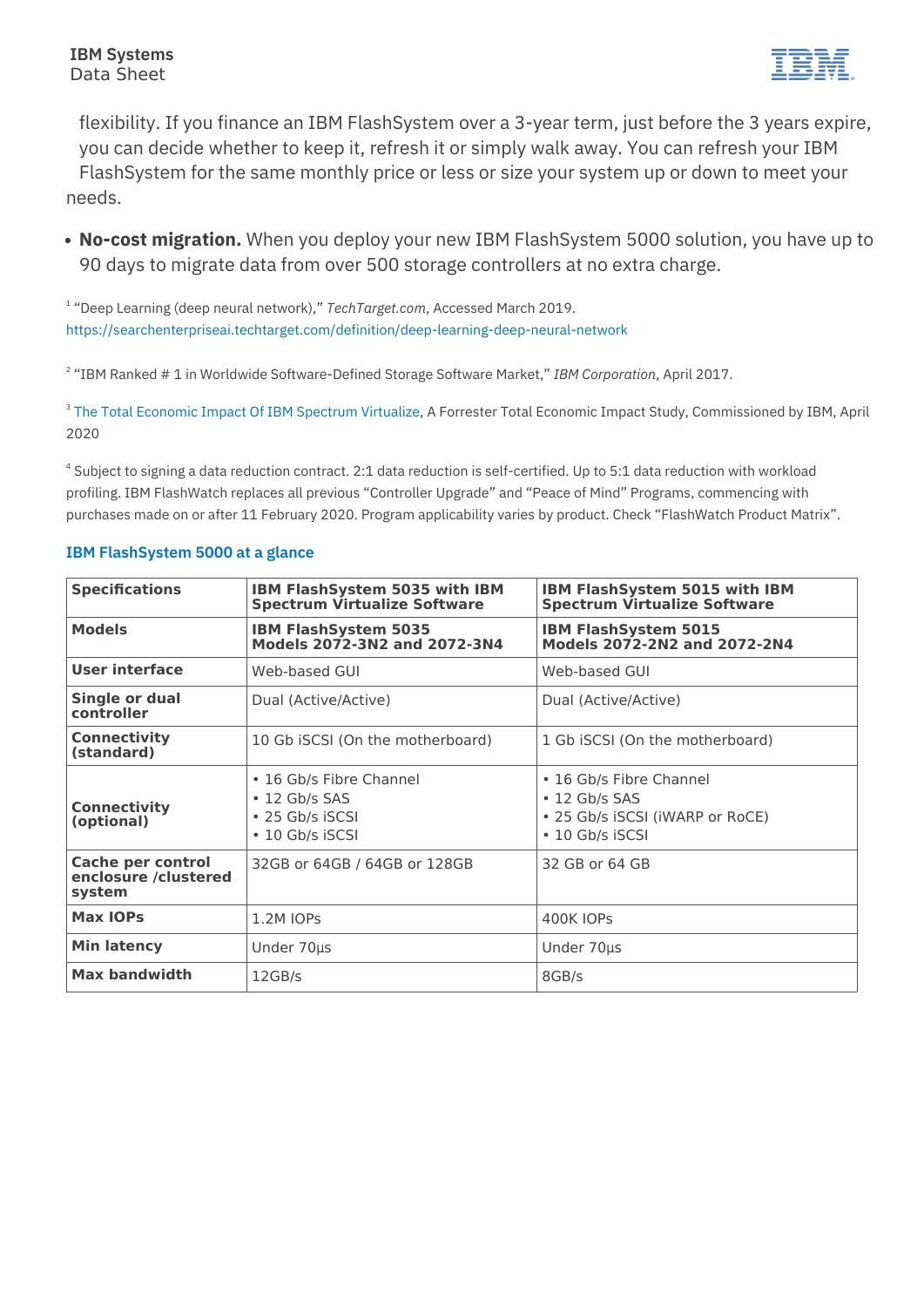

| <b>Specifications</b>                                     | IBM FlashSystem 5035 with IBM<br><b>Spectrum Virtualize Software</b>                                                                                                                                                                                                                                                                                                                                                                                 | IBM FlashSystem 5015 with IBM<br><b>Spectrum Virtualize Software</b>                                                                                                                                                                                                                                                                                                                                                                                |
|-----------------------------------------------------------|------------------------------------------------------------------------------------------------------------------------------------------------------------------------------------------------------------------------------------------------------------------------------------------------------------------------------------------------------------------------------------------------------------------------------------------------------|-----------------------------------------------------------------------------------------------------------------------------------------------------------------------------------------------------------------------------------------------------------------------------------------------------------------------------------------------------------------------------------------------------------------------------------------------------|
| <b>Models</b>                                             | <b>IBM FlashSystem 5035</b><br>Models 2072-3N2 and 2072-3N4                                                                                                                                                                                                                                                                                                                                                                                          | <b>IBM FlashSystem 5015</b><br>Models 2072-2N2 and 2072-2N4                                                                                                                                                                                                                                                                                                                                                                                         |
| <b>Drives supported</b>                                   | Small form-factor 2.5-inch disk drives:<br>• 900 GB, 1.2 TB, 1.8 TB and 2.4 TB @<br>10k rpm<br>• 2 TB @ 7.2k rpm SAS nearline<br>Large form-factor 3.5-inch disk drives:<br>• 900 GB, 1.2 TB, 1.8 TB and 2.4 TB @<br>10k rpm, SAS (2.5-inch drive in a 3.5-<br>inch drive carrier)<br>• 4 TB, 6 TB, 8 TB, 10 TB, 12 TB, 14 TB,<br>16 TB, 18 TB @ 7.2k rpm<br>2.5-inch flash drives:<br>• 800 GB, 1.92 TB, 3.84 TB, 7.68 TB,<br>15.36 TB and 30.72 TB | Small form-factor 2.5-inch disk drives:<br>• 900 GB, 1.2 TB, 1.8 TB and 2.4 TB @ 10k<br>rpm<br>• 2 TB @ 7.2k rpm SAS nearline<br>Large form-factor 3.5-inch disk drives:<br>• 900 GB, 1.2 TB, 1.8 TB and 2.4 TB @ 10k<br>rpm, SAS (2.5-inch drive in a 3.5-inch drive<br>carrier)<br>• 4 TB, 6 TB, 8 TB, 10 TB, 12 TB, 14 TB, 16<br>TB, 18 TB @ 7.2k rpm<br>2.5-inch flash drives:<br>• 800 GB, 1.92 TB, 3.84 TB, 7.68 TB, 15.36<br>TB and 30.72 TB |
| <b>Maximum drives</b><br>supported                        | Maximum of 504 drives per system and<br>1,008 drives in two-way clusters:<br>· Small form-factor enclosure: 24 x 2.5-<br>inch drives<br>• Large form-factor enclosure: 12 x 3.5-<br>inch drives<br>• High-density expansion enclosure: 92<br>x 3.5-inch drives                                                                                                                                                                                       | Maximum of 392 drives per system:<br>• Small form-factor enclosure: 24 x 2.5-inch<br>drives<br>• Large form-factor enclosure: 12 x 3.5-inch<br>drives<br>. High-density expansion enclosure: 92 x<br>3.5-inch drives                                                                                                                                                                                                                                |
| <b>Maximum expansion</b><br>enclosure capacity            | • Up to 20 standard expansion<br>enclosures per controller<br>• Up to 8 high-density expansion<br>enclosures per controller                                                                                                                                                                                                                                                                                                                          | • Up to 10 standard expansion enclosures<br>per controller<br>• Up to 4 high-density expansion<br>enclosures per controller                                                                                                                                                                                                                                                                                                                         |
| <b>RAID levels</b>                                        | Distributed RAID 1, 5 and 6                                                                                                                                                                                                                                                                                                                                                                                                                          | Distributed RAID 1, 5 and 6                                                                                                                                                                                                                                                                                                                                                                                                                         |
| <b>Fans and power</b><br>supplies                         | Fully redundant, hot-swappable                                                                                                                                                                                                                                                                                                                                                                                                                       | Fully redundant, hot-swappable                                                                                                                                                                                                                                                                                                                                                                                                                      |
| <b>Rack support</b>                                       | Standard 19-inch                                                                                                                                                                                                                                                                                                                                                                                                                                     | Standard 19-inch                                                                                                                                                                                                                                                                                                                                                                                                                                    |
| <b>Advanced functions</b><br>included with each<br>system | • Virtualization of internal storage<br>• Data reduction pools with thin<br>provisioning, UNMAP, compression and<br>deduplication<br>• One-way data migration<br>• Dual-system clustering                                                                                                                                                                                                                                                            | • Virtualization of internal storage<br>• Data reduction pools with thin<br>provisioning and UNMAP<br>• One-way data migration                                                                                                                                                                                                                                                                                                                      |
| <b>Additional available</b><br>advanced functions         | • 90-day trial available<br>• Easy Tier<br>• FlashCopy<br>• Remote mirroring<br>• Encryption                                                                                                                                                                                                                                                                                                                                                         | • 90-day trial available<br>• Easy Tier<br>• FlashCopy<br>• Remote mirroring                                                                                                                                                                                                                                                                                                                                                                        |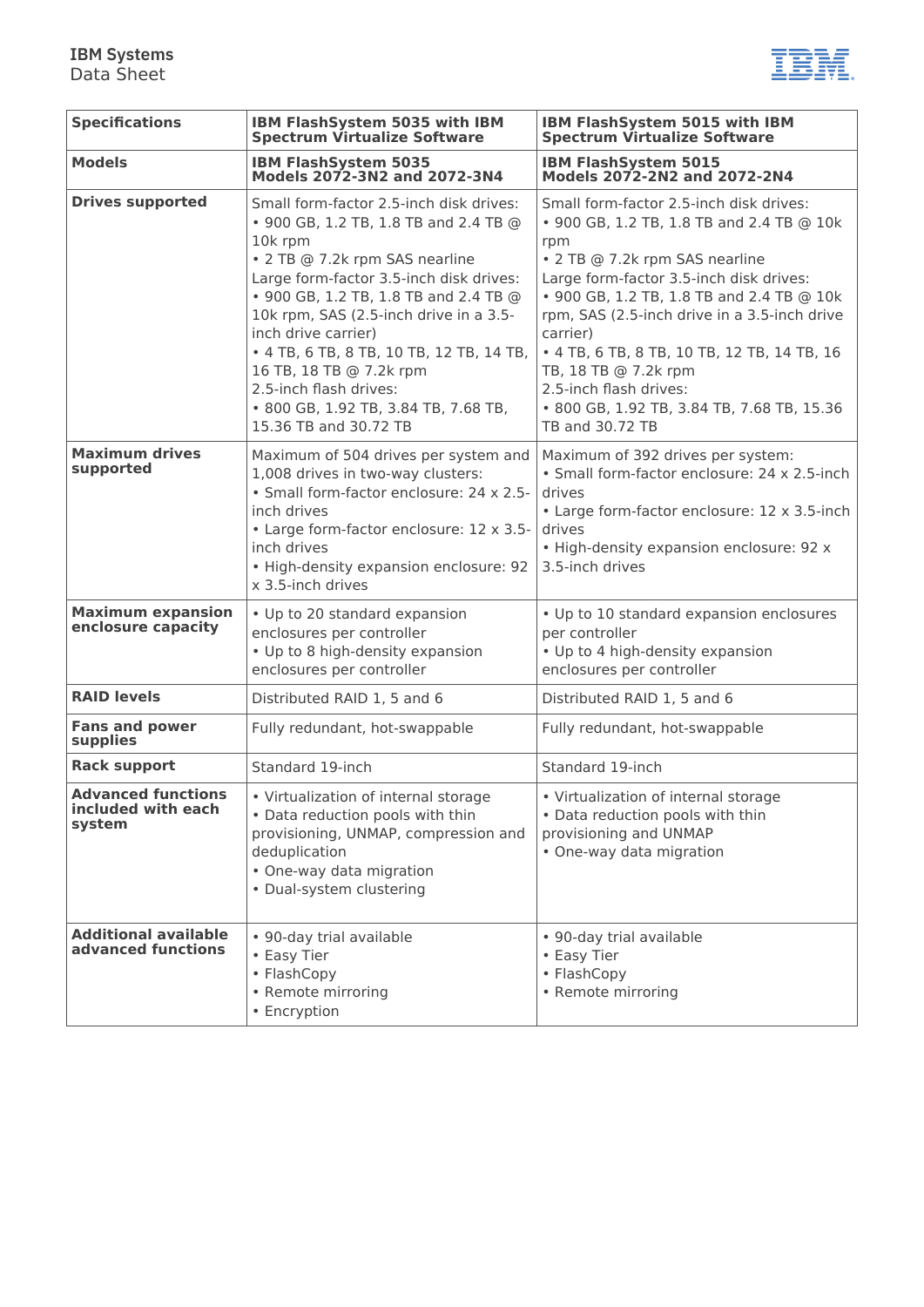#### **IBM Systems** Data Sheet



| <b>Specifications</b>           | IBM FlashSystem 5035 with IBM<br><b>Spectrum Virtualize Software</b>                                                                                                                                                                                                                                                                                                                                                                                                   | IBM FlashSystem 5015 with IBM<br><b>Spectrum Virtualize Software</b>                                                                                                                                                                                                                                                                                                                                                                                           |
|---------------------------------|------------------------------------------------------------------------------------------------------------------------------------------------------------------------------------------------------------------------------------------------------------------------------------------------------------------------------------------------------------------------------------------------------------------------------------------------------------------------|----------------------------------------------------------------------------------------------------------------------------------------------------------------------------------------------------------------------------------------------------------------------------------------------------------------------------------------------------------------------------------------------------------------------------------------------------------------|
| <b>Models</b>                   | <b>IBM FlashSystem 5035</b><br>Models 2072-3N2 and 2072-3N4                                                                                                                                                                                                                                                                                                                                                                                                            | <b>IBM FlashSystem 5015</b><br>Models 2072-2N2 and 2072-2N4                                                                                                                                                                                                                                                                                                                                                                                                    |
| <b>Size</b>                     | 8.7 cm (3.4 in.) H x 48.3 cm (19.0 in.)<br>W x 55.6 cm (21.9 in.) D                                                                                                                                                                                                                                                                                                                                                                                                    | 8.7 cm (3.4 in.) H x 48.3 cm (19.0 in.) W x<br>55.6 cm (21.9 in.) D                                                                                                                                                                                                                                                                                                                                                                                            |
|                                 | Approximate weight:                                                                                                                                                                                                                                                                                                                                                                                                                                                    | Approximate weight:                                                                                                                                                                                                                                                                                                                                                                                                                                            |
|                                 | - Large form-factor control enclosure:<br>• Empty: 18.0 kg (39.6 lb)<br>· Fully configured: 28.3 kg (62.2 lb)<br>- Large form-factor expansion<br>enclosure:<br>• Empty: 16.4 kg (36.1 lb)<br>· Fully configured: 26.7 kg (58.8 lb)<br>Small form-factor control enclosure:<br>• Empty: 19.0 kg (41.8 lb)<br>· Fully configured: 27.3 kg (60.0 lb)<br>Small form-factor expansion<br>enclosure:<br>• Empty: 16.7 kg (36.7 lb)<br>· Fully configured: 25.0 kg (55.2 lb) | Large form-factor control enclosure:<br>• Empty: 18.0 kg (39.6 lb)<br>· Fully configured: 28.3 kg (62.2 lb)<br>- Large form-factor expansion enclosure:<br>• Empty: 16.4 kg (36.1 lb)<br>· Fully configured: 26.7 kg (58.8 lb)<br>Small form-factor control enclosure:<br>• Empty: 19.0 kg (41.8 lb)<br>· Fully configured: 27.3 kg (60.0 lb)<br>Small form-factor expansion enclosure:<br>• Empty: 16.7 kg (36.7 lb)<br>· Fully configured: 25.0 kg (55.2 lb) |
| <b>Operating</b><br>environment | Air temperature:                                                                                                                                                                                                                                                                                                                                                                                                                                                       | Air temperature:                                                                                                                                                                                                                                                                                                                                                                                                                                               |
|                                 | - Operating: $10^{\circ}$ C - 35 $^{\circ}$ C (50 $^{\circ}$ F -<br>95°F) at 30.5 m below to 3,000 m<br>above sea level (100 ft below to 9,840<br>ft above)                                                                                                                                                                                                                                                                                                            | Operating: 10°C - 35°C (50°F - 95°F) at<br>30.5 m below to 3,000 m above sea level<br>(100 ft below to 9,840 ft above)                                                                                                                                                                                                                                                                                                                                         |
|                                 | Non-operating: -10°C - 50°C (14°F -<br>$125^{\circ}F$                                                                                                                                                                                                                                                                                                                                                                                                                  | - Non-operating: $-10^{\circ}$ C - 50°C (14°F -<br>$125^{\circ}F$                                                                                                                                                                                                                                                                                                                                                                                              |
|                                 | Relative humidity:                                                                                                                                                                                                                                                                                                                                                                                                                                                     | Relative humidity:<br>Operating: 20% - 85%                                                                                                                                                                                                                                                                                                                                                                                                                     |
|                                 | Operating: 20% - 85%                                                                                                                                                                                                                                                                                                                                                                                                                                                   | Non-operating: 8% - 80%                                                                                                                                                                                                                                                                                                                                                                                                                                        |
|                                 | Non-operating: 8% - 80%                                                                                                                                                                                                                                                                                                                                                                                                                                                |                                                                                                                                                                                                                                                                                                                                                                                                                                                                |
| <b>Warranty</b>                 | Hardware:                                                                                                                                                                                                                                                                                                                                                                                                                                                              | Hardware:                                                                                                                                                                                                                                                                                                                                                                                                                                                      |
|                                 | Three-year warranty with 9 to 5<br>$\overline{\phantom{a}}$<br>next-business-day response                                                                                                                                                                                                                                                                                                                                                                              | Three-year warranty with 9 to 5 next-<br>business-day response                                                                                                                                                                                                                                                                                                                                                                                                 |
|                                 | Tier 1 customer-replaceable units<br>$\overline{\phantom{a}}$<br>and on-site repairs                                                                                                                                                                                                                                                                                                                                                                                   | Tier 1 customer-replaceable units and<br>on-site repairs                                                                                                                                                                                                                                                                                                                                                                                                       |
|                                 | Warranty service upgrades<br>available                                                                                                                                                                                                                                                                                                                                                                                                                                 | Warranty service upgrades available                                                                                                                                                                                                                                                                                                                                                                                                                            |
|                                 | Post-warranty support available<br>Customer setup (initial installation and<br>field upgrades)                                                                                                                                                                                                                                                                                                                                                                         | Post-warranty support available<br>Customer setup (initial installation and field<br>upgrades)                                                                                                                                                                                                                                                                                                                                                                 |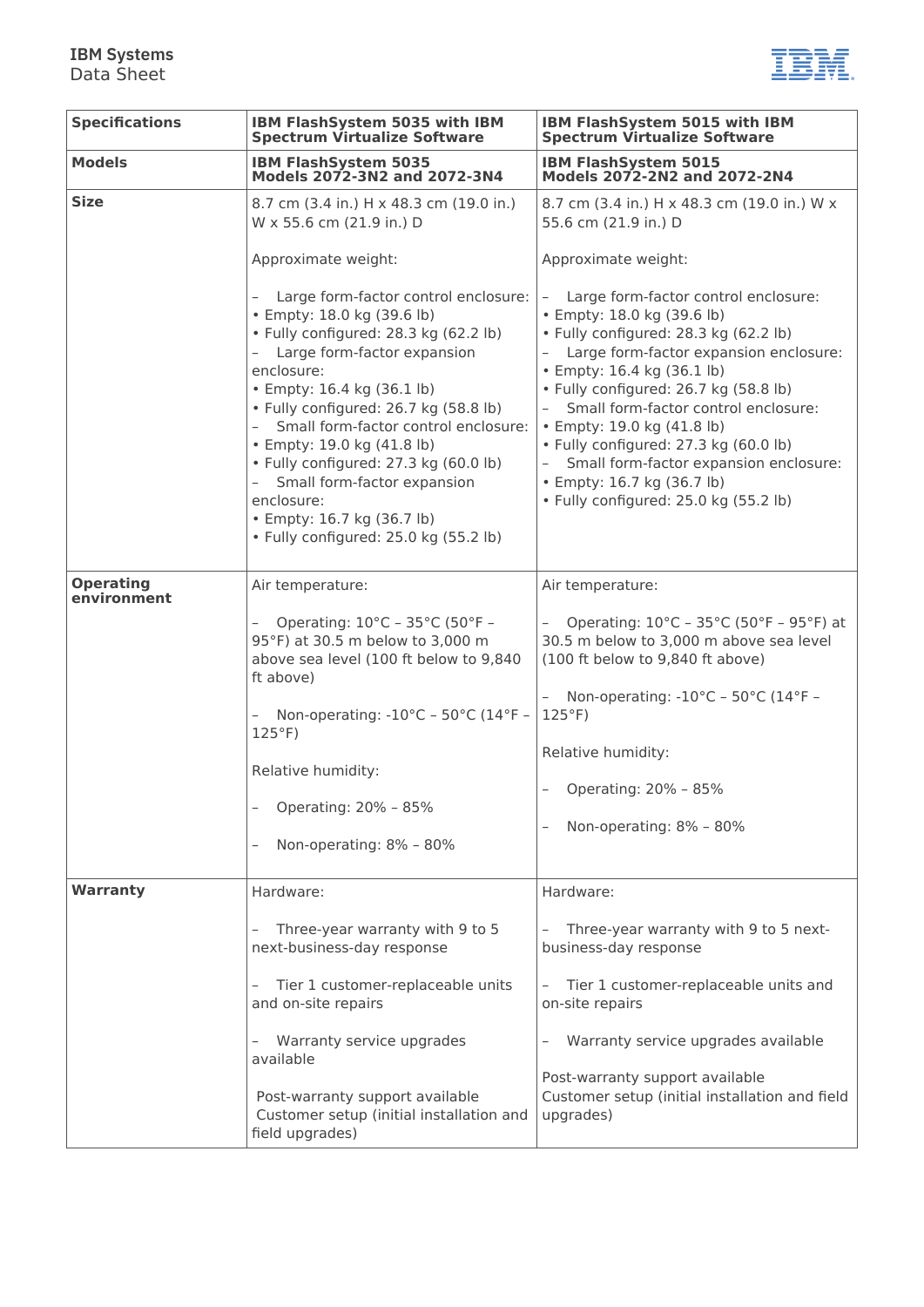

| <b>Specifications</b>           | IBM FlashSystem 5035 with IBM<br><b>Spectrum Virtualize Software</b>                                                                                                                                                                                                  | <b>IBM FlashSystem 5015 with IBM</b><br><b>Spectrum Virtualize Software</b>                                                                                                                                                                                        |
|---------------------------------|-----------------------------------------------------------------------------------------------------------------------------------------------------------------------------------------------------------------------------------------------------------------------|--------------------------------------------------------------------------------------------------------------------------------------------------------------------------------------------------------------------------------------------------------------------|
| <b>Models</b>                   | <b>IBM FlashSystem 5035</b><br>Models 2072-3N2 and 2072-3N4                                                                                                                                                                                                           | <b>IBM FlashSystem 5015</b><br>Models 2072-2N2 and 2072-2N4                                                                                                                                                                                                        |
| <b>Operating</b><br>environment | For a list of currently supported<br>servers, operating systems, host bus<br>adapters, clustering applications, and<br>SAN switches and directors, refer to the<br>IBM System Storage Interoperation<br>Center at:<br>ibm.com/systems/support/storage/confi<br>g/ssic | For a list of currently supported servers,<br>operating systems, host bus adapters,<br>clustering applications, and SAN switches<br>and directors, refer to the IBM System<br>Storage Interoperation Center at:<br>ibm.com/systems/support/storage/config/ss<br>ic |
| <b>ISV solutions</b>            | For a list of high-quality solutions with IBM partner<br>ISVs, including access to solution briefs and white<br>papers, contact your IBM representative or<br><b>Business Partner.</b>                                                                                | For a list of high-quality solutions with IBM partner ISVs,<br>including access to solution briefs and white papers,<br>contact your IBM representative or Business Partner.                                                                                       |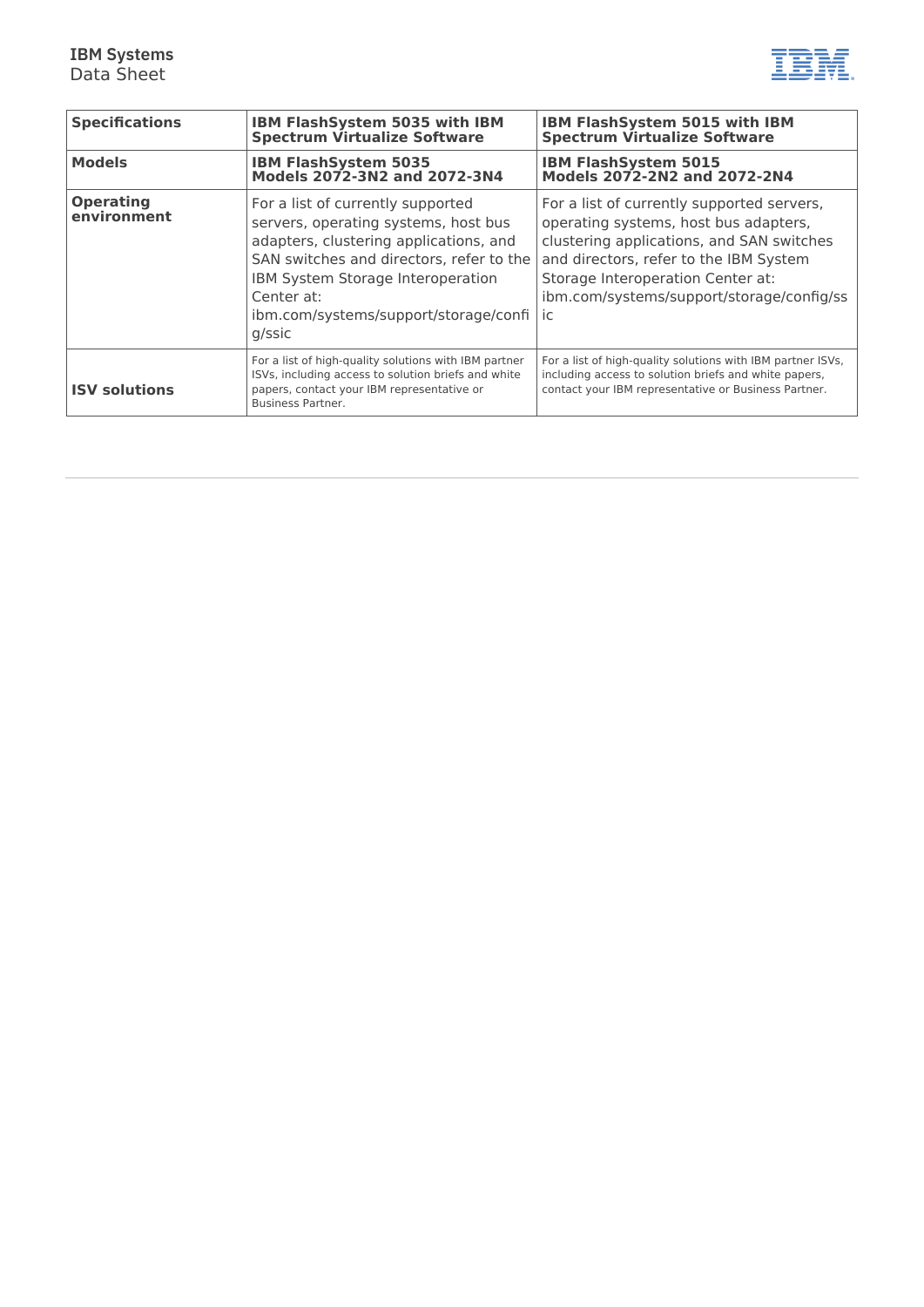

#### **Why IBM?**

The FlashSystem family of data systems from IBM is known for providing efficient, highly functional, high-performance storage for any type of workload. FlashSystem solutions, customized for entry enterprise, midrange enterprise, and high-end enterprise, are specifically designed to deliver performance in streamlined packages that are easy to deploy, easy to manage, and easy to grow.

## **For more information**

Visit our [solutions page](https://www.ibm.com/it-infrastructure/storage/flash) to learn more about the FlashSystem family of data systems, or contact your IBM representative or IBM Business Partner. If you need to be connected, [fill out this form](https://www.ibm.com/account/reg/subscribe?formid=MAIL-storage) to schedule a consult with an IBM storage expert.